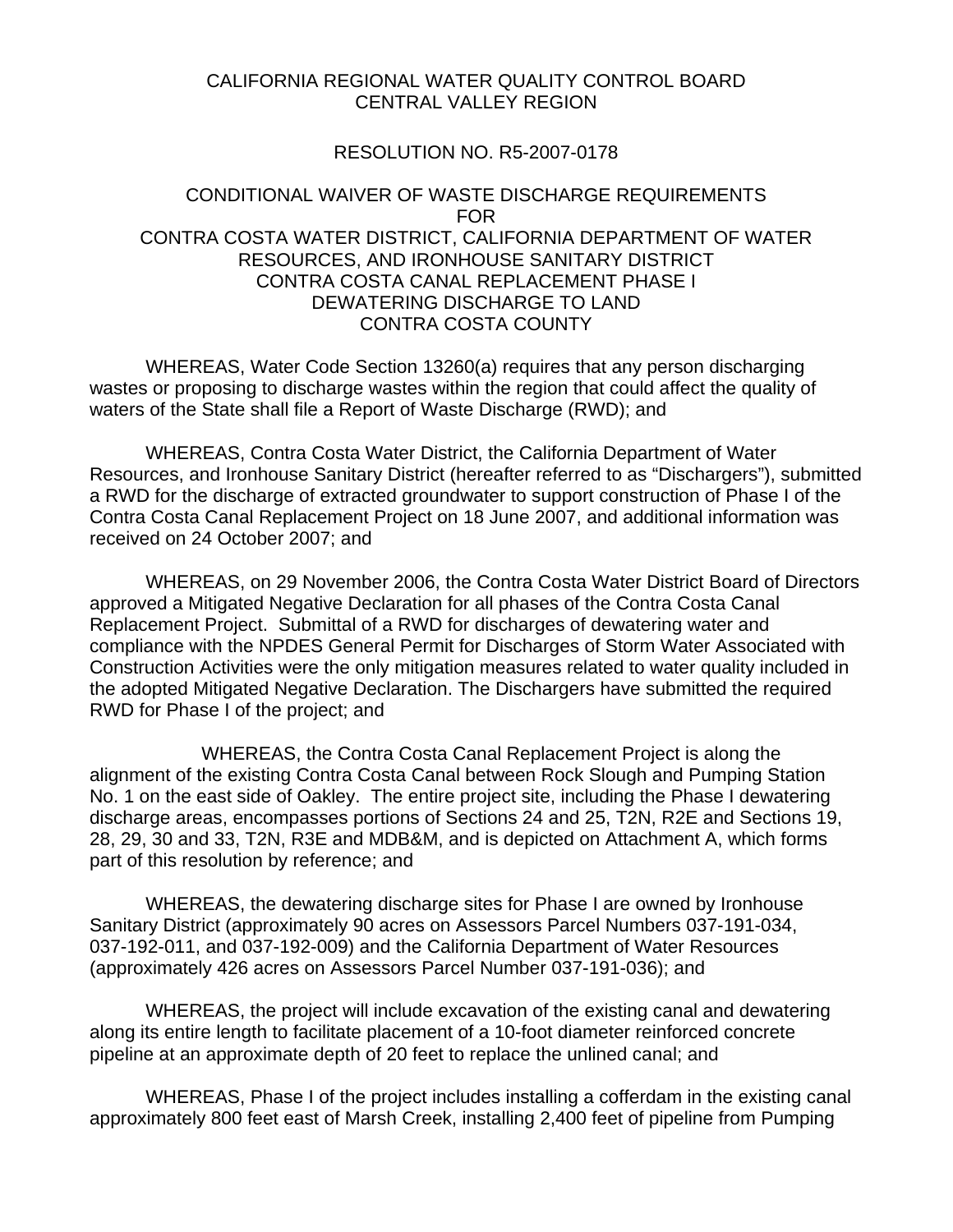Plant Number 1 to the cofferdam, and constructing the pumping station transition and pipeline access structures for that segment of pipeline.

 WHEREAS, shallow groundwater will be extracted through a series of shallow wells at 30- to 50-foot intervals along the north side of the pipeline alignment and discharged to designated disposal areas for percolation; and

 WHEREAS, dewatering wells will typically be 24 inches in diameter and approximately 60 feet deep with 8-inch casing and a graded rock filter pack. Well permits will be obtained from the Contra Costa Environmental Health Department; and

 WHEREAS, Phase I of the project will likely be completed by December 2009, and expected dewatering discharge rates will vary between approximately 0.5 and 2.1 million gallons per day (mgd) during the months of May through October, with minimal dewatering, if any, from November through April; and

 WHEREAS, extracted groundwater will be conveyed by temporary pipelines to the designated disposal areas and will be land applied using flood irrigation methods at a hydraulic rate that does not exceed the evaporation and percolation ability of the soil. Ponds will not be used and no new containment berms will be constructed. The existing berms and levees surrounding the discharge sites and management of discharge rates and schedules will be used to contain the water at all times; and

 WHEREAS, extracted groundwater will primarily be discharged to the land owned by the California Department of Water Resources (the former Emerson Dairy site), and the Ironhouse Sanitary District property will be used as a secondary discharge area during peak flows as necessary, and;

 WHEREAS, discharges of extracted groundwater to the former Emerson Dairy site will temporarily replace the use of irrigation water from Emerson Slough; and

 WHEREAS, discharges of extracted groundwater to the land owned by Ironhouse Sanitary District on the north side of the Contra Costa Canal will not impact Ironhouse Sanitary District's effluent disposal capacity because those fields have not been used in over ten years; and

 WHEREAS, discharges of extracted groundwater to the land owned by Ironhouse Sanitary District on the south side of the Contra Costa Canal will not impact Ironhouse Sanitary District's effluent disposal capacity if the dewatering discharge is limited to the dry months of the year when Ironhouse Sanitary District would ordinarily need supplemental water to irrigate that area; and

 WHEREAS, shallow groundwater is typically five to eight feet below the surrounding grade along the entire pipeline alignment. Regional groundwater flow is generally northward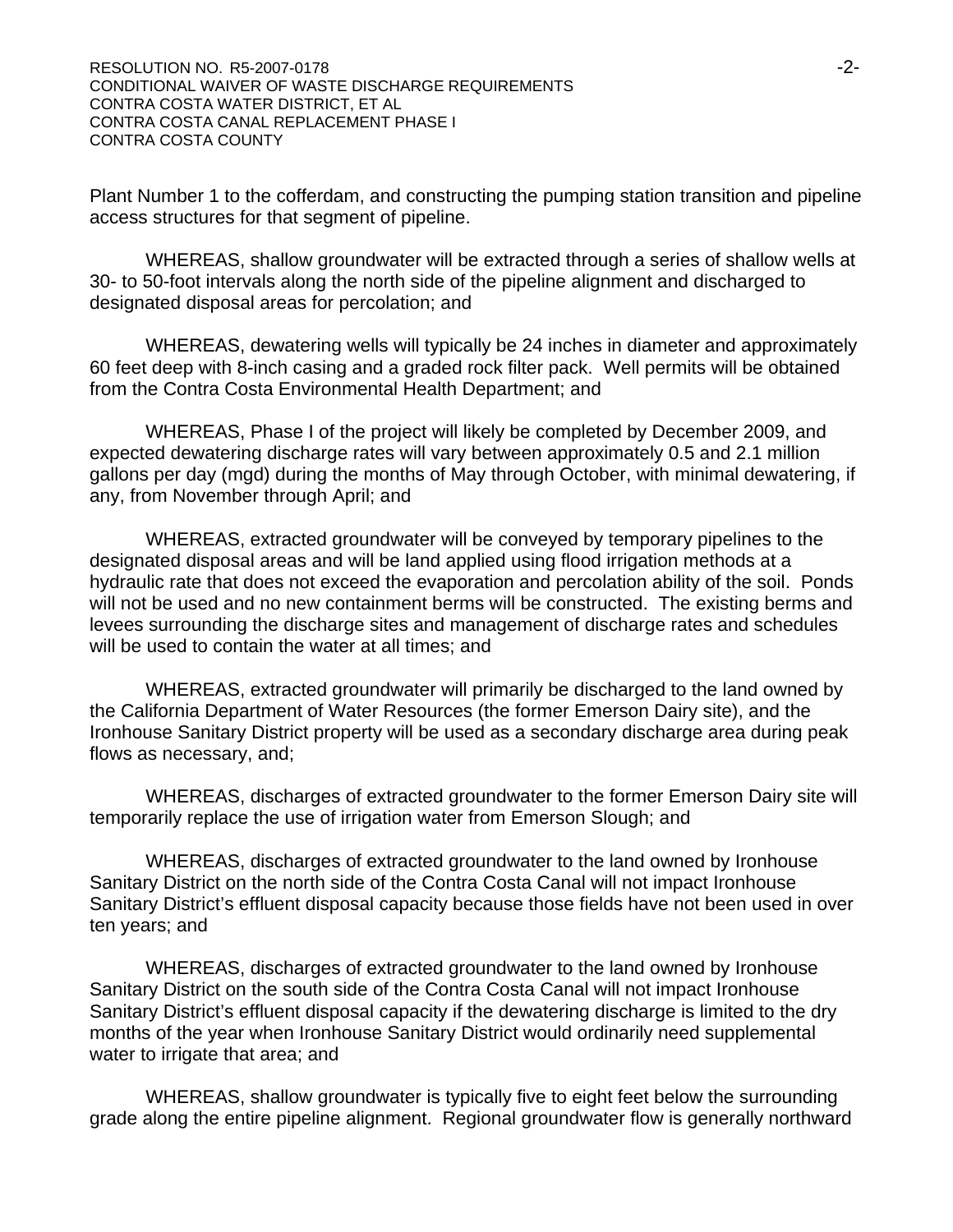RESOLUTION NO. R5-2007-0178 **and the contract of the contract of the contract of the contract of the contract of the contract of the contract of the contract of the contract of the contract of the contract of the contract** CONDITIONAL WAIVER OF WASTE DISCHARGE REQUIREMENTS CONTRA COSTA WATER DISTRICT, ET AL CONTRA COSTA CANAL REPLACEMENT PHASE I CONTRA COSTA COUNTY

towards the river. Based on groundwater studies completed by Ironhouse Sanitary District, pumping from the existing canal has created a localized gradient that draws shallow groundwater southward towards the canal from a distance of up to 800 feet away. Once the canal is converted to a pipeline, the normal northward groundwater flow regime should resume; and

 WHEREAS, based on groundwater monitoring data collected by Ironhouse Sanitary District for the period August 2000 through April 2007<sup>1</sup>, shallow groundwater quality along the north side of the canal under Ironhouse Sanitary District's former effluent recycling areas is very saline with high concentrations of dissolved solids (1,400 to 8,100 mg/L), sodium (280 to 1,400 mg/L), chloride (190 to 2,400 mg/L), magnesium (56 to 450 mg/L), and sulfate (320 to 4,700 mg/L). These conditions are partly due naturally occurring salinity; and

 WHEREAS, based on limited data collected by Contra Costa Water District, shallow groundwater quality along the north side of the canal on the former Emerson Dairy site is saline with high concentrations of dissolved solids (970 to 1,500 mg/L), sodium (300 to 360 mg/L), chloride (160 to 430 mg/L). Nitrate nitrogen concentrations are also elevated at up to 25 mg/L. There is no evidence to suggest that these conditions are not widespread under the former dairy, which ceased operation within the last five years; and

 WHEREAS, a single groundwater sample obtained after a one-day pumping test of a pilot dewatering well near Pumping Plant No.1 indicates that groundwater discharged from that area may be less saline than the underlying groundwater with a dissolved solids concentration of 590 mg/L. However, once the pumping plant is shut down for construction, the salinity of pumped groundwater may increase; and

 WHEREAS, the RWD included an adequate operation and maintenance plan that included best management practices; and

 WHEREAS, the RWD included a water balance that demonstrates adequate disposal capacity for anticipated discharge rates using a reasonably conservative numerical model; and

 WHEREAS, surface water drainage from the project site is to the Sacramento San Joaquin River Delta; and

 WHEREAS, the designated beneficial uses of the of the Sacramento San Joaquin River Delta are municipal and domestic supply; agricultural supply; industrial process and service supply; water contact recreation; non-contact water recreation; warm and cold freshwater habitat; migration of aquatic organisms; spawning, reproduction, and/or early development; wildlife habitat, and navigation; and

 $\overline{a}$ 

<sup>1</sup> Data for monitoring wells MW-1, MW-18, and MW-19.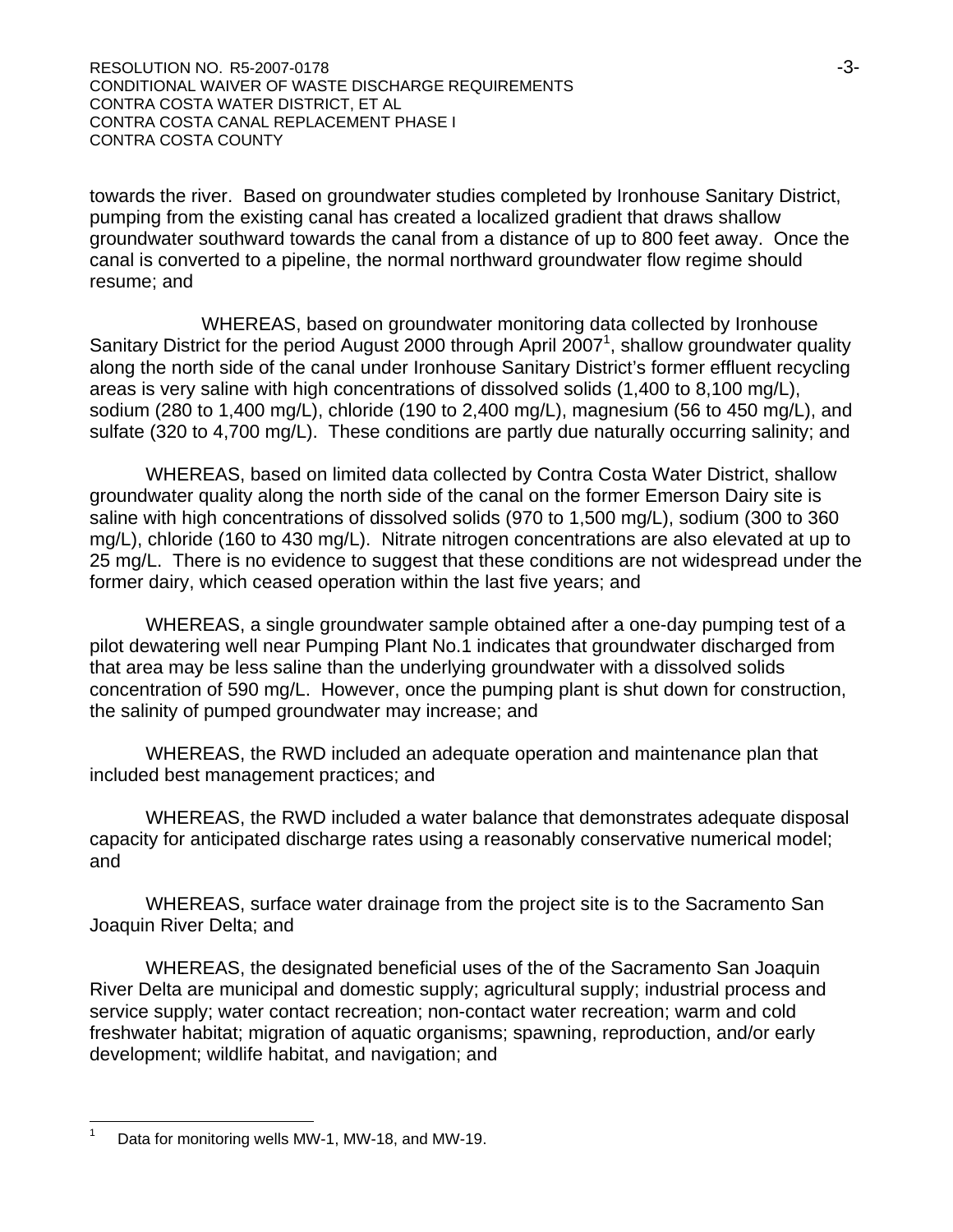WHEREAS, the designated beneficial uses of the groundwater are municipal and domestic supply, agricultural supply, and industrial service supply; and

 WHEREAS, the Regional Water Quality Control Board, Central Valley Region has a statutory obligation to prescribe waste discharge requirements except where a waiver is not against the public interest; and

 WHEREAS, the Regional Water Board has determined that due to the fact that shallow groundwater will be extracted from, and discharged back into, the same aquifer with little potential for evapoconcentration in or near the same area from which it was extracted, the discharge poses little or no threat to water quality if the water is discharged under conditions that prevent discharge to surface water; and

 WHEREAS, the Regional Board held a hearing on 6 December 2007 in Rancho Cordova, California and considered all evidence concerning this matter:

 RESOLVED, that the California Regional Water Quality Control Board, Central Valley Region waives waste discharge requirements for the Contra Costa Canal Replacement Phase I dewatering discharge, subject to the following conditions:

#### **Discharge Prohibitions**

- 1. Discharge of extracted groundwater to surface waters or surface water drainage courses is prohibited.
- 2. Discharge of waste classified as "hazardous" as defined in 27 CCR Section 20164 is prohibited.
- 3. Bypass or overflow of extracted groundwater from the designated disposal areas shown on Attachment A is prohibited.
- 4. Discharge of extracted groundwater to the Ironhouse Sanitary District land south of the Contra Costa Canal is prohibited from **1 November through 30 April each year**.

#### **Discharge Specifications:**

- 1. The daily discharge flow shall not exceed 2.1 million gallons between **1 May and 30 October in 2008 and 2009**. Discharges between **1 November and 30 April** are prohibited unless the daily discharge flow is minimal and the Executive Officer has approved a specific wet season discharge plan.
- 2. The volume of water applied to the discharge areas on any single day shall not exceed reasonable agronomic rates based on the vegetation grown, pre-discharge soil moisture conditions, and weather conditions.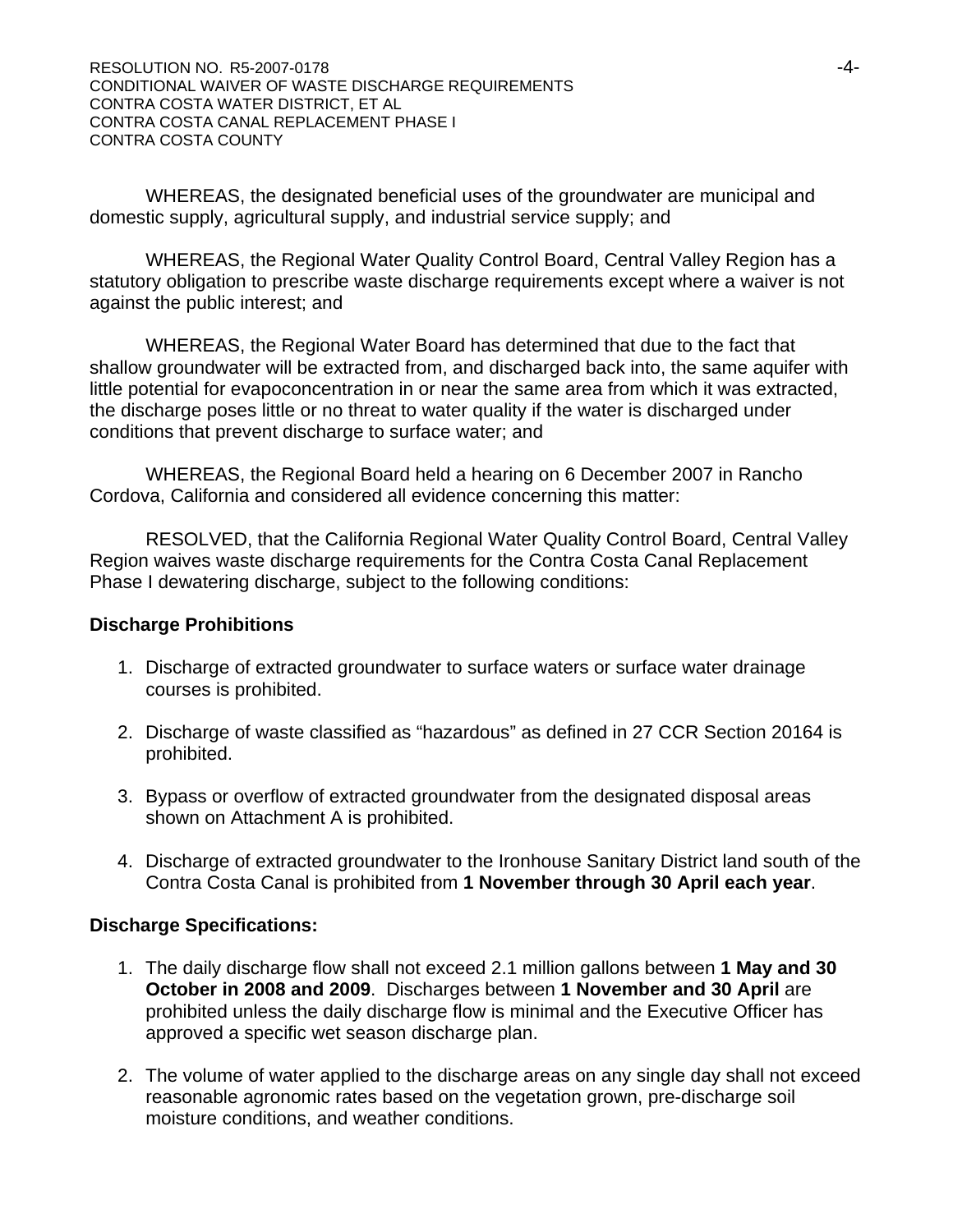- 3. The discharge shall not cause a condition of pollution or nuisance as defined by the California Water Code, Section 13050.
- 4. Objectionable odor originating at the discharge areas shall not be perceivable beyond the limits of those areas.
- 5. The Dischargers shall operate all systems and equipment to optimize the quality of the discharge.
- 6. Storm water best management practices, as described in Storm Water Pollution Prevention Plan, shall be implemented around the discharge areas at all times.
- 7. Sediment and soil excavated from the pipeline alignment shall be used within the project site. Excavation spoils shall not be placed within surface water drainage courses or in a manner that permits discharge of sediment into a surface water drainage course.
- 8. This waiver expires on **30 December 2009**. The Dischargers must submit a RWD at least 120 days before the expiration date to obtain a new waiver if they wish to continue the discharge after the expiration date.

#### **Provisions**

- 1. The Dischargers shall comply with the monitoring and reporting requirements prescribed in Monitoring and Reporting Program No. R5-2007-0178.
- 2. Contra Costa Water District will generate the waste subject to the terms and conditions of this waiver and will maintain exclusive control over the discharge. Ironhouse Sanitary District and the California Department of Water Resources are named as codischargers because these entities own the land where the discharge will occur. As such, Contra Costa Water District is primarily responsible for compliance with the conditions of this Resolution.

 RESOLVED, that this action waving waste discharge requirements is conditional and may be terminated at any time prior to 30 December 2009.

I, PAMELA C. CREEDON, Executive Officer, do hereby certify the foregoing is a true, full, and correct copy of a resolution adopted by the California Regional Water Quality Control Board, Central Valley Region, on 6 December 2007.

\_\_\_\_\_\_\_\_\_\_\_\_\_\_\_\_\_\_\_\_\_\_\_\_\_\_\_\_\_\_\_\_\_\_\_\_\_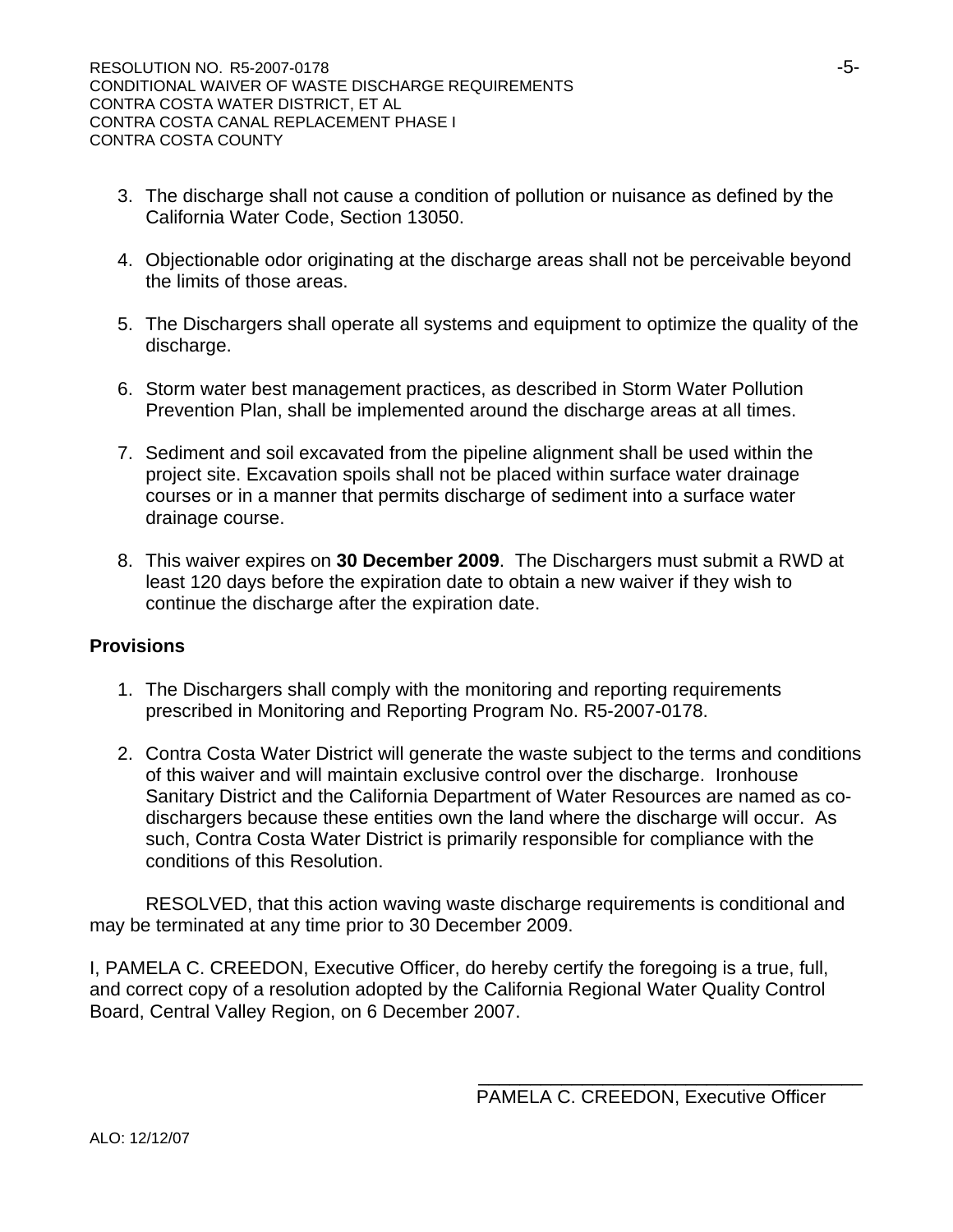# CALIFORNIA REGIONAL WATER QUALITY CONTROL BOARD CENTRAL VALLEY REGION

# MONITORING AND REPORTING PROGRAM NO. R5-2007-0178 FOR CONTRA COSTA WATER DISTRICT, CALIFORNIA DEPARTMENT OF WATER RESOURCES, AND IRONHOUSE SANITARY DISTRICT CONTRA COSTA CANAL REPLACEMENT PHASE I DEWATERING DISCHARGE TO LAND CONTRA COSTA COUNTY

This Monitoring and Reporting Program (MRP) describes requirements for monitoring reclaimed water and reclaimed water reuse areas. This MRP is issued pursuant to Water Code Section 13267. The Dischargers shall not implement any changes to this MRP unless and until a revised MRP is issued by the Executive Officer.

# **DEWATERING DISCHARGE AREA MONITORING**

The Dischargers shall monitor the dewatering discharge areas in accordance with the following. Monitoring shall be performed at least weekly and the results shall be included in the monthly monitoring report. Erosion, ground saturation, the effectiveness of containment berms and levees, and nuisance conditions shall be evaluated weekly and discussed in the report. The discharge shall also be monitored to estimate hydraulic loading rates.

| Parameter                                                         | Units                 | Type of<br>Sample | Monitoring<br>Frequency | Reporting<br>Frequency |
|-------------------------------------------------------------------|-----------------------|-------------------|-------------------------|------------------------|
| Flow from extraction wells to<br>each discharge area <sup>1</sup> | Gallons<br>and inches | Estimation        | Weekly                  | Monthly                |
| Rainfall                                                          | inches                | Measurement       | Weekly                  | Monthly                |
| Net acreage receiving the<br>discharge                            | acres                 | Estimation        | Weekly                  | Monthly                |

 $1$  Specific discharge areas shall be identified on a scaled map.

# **REPORTING**

In reporting monitoring data, the Dischargers shall arrange the data in tabular form so that the date and monitoring results are readily discernible. The data shall be summarized in such a manner to clearly illustrate compliance with the conditions of Resolution No. R5-2007-0178. The results of any monitoring done more frequently than required at the locations specified in the Monitoring and Reporting Program shall be reported to the Regional Water Board.

# **A. Monthly Monitoring Reports**

Monthly reports shall be submitted to the Regional Water Board on the **1st day of the second month following monitoring** (i.e. the January Report is due by 1 March). At a minimum, the monthly monitoring reports shall include the results of dewatering discharge area monitoring,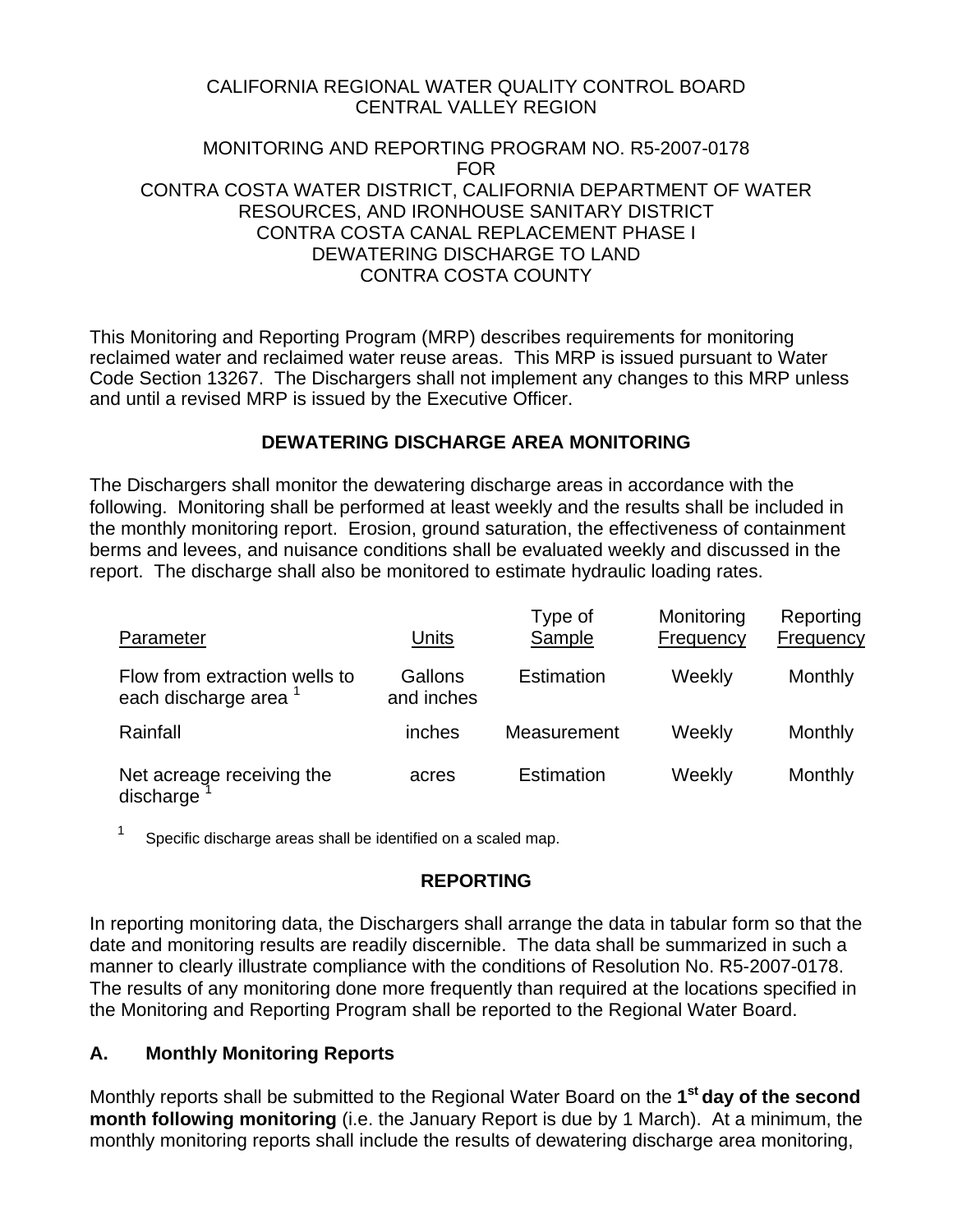as specified above.

# **B. Annual Report**

An Annual Report shall be prepared after completion of the project. The Annual Report shall include all monitoring data required in the monthly schedule, and shall be submitted to the Regional Water Board by **1 February 2009**. In addition to the data normally presented, the Annual Report shall include the following:

- 1. Tabular and graphical summaries of all data collected during the year.
- 2. An evaluation of the discharge areas and discussion of any structural or operational improvements needed for future use of these areas.
- 3. A discussion of compliance and the corrective action taken.
- 4. A discussion of any data gaps and potential deficiencies/redundancies in the monitoring system or reporting program.

A letter transmitting the self-monitoring reports shall accompany each report. The letter shall include a discussion of all problems found during the reporting period, and actions taken or planned for correcting them, such as operation or facility modifications. If the Dischargers have previously submitted a report describing corrective actions and/or a time schedule for implementing the corrective actions, reference to the previous correspondence will be satisfactory. The transmittal letter shall contain the penalty of perjury statement by the Dischargers, or the Dischargers' authorized agents, as described in the Standard Provisions General Reporting Requirements Section B.3.

The Discharger shall implement the above monitoring program as of the date of this Order.

Ordered by:

PAMELA C. CREEDON, Executive Officer

 12 December 2007 (Date)

ALO:12/12/07